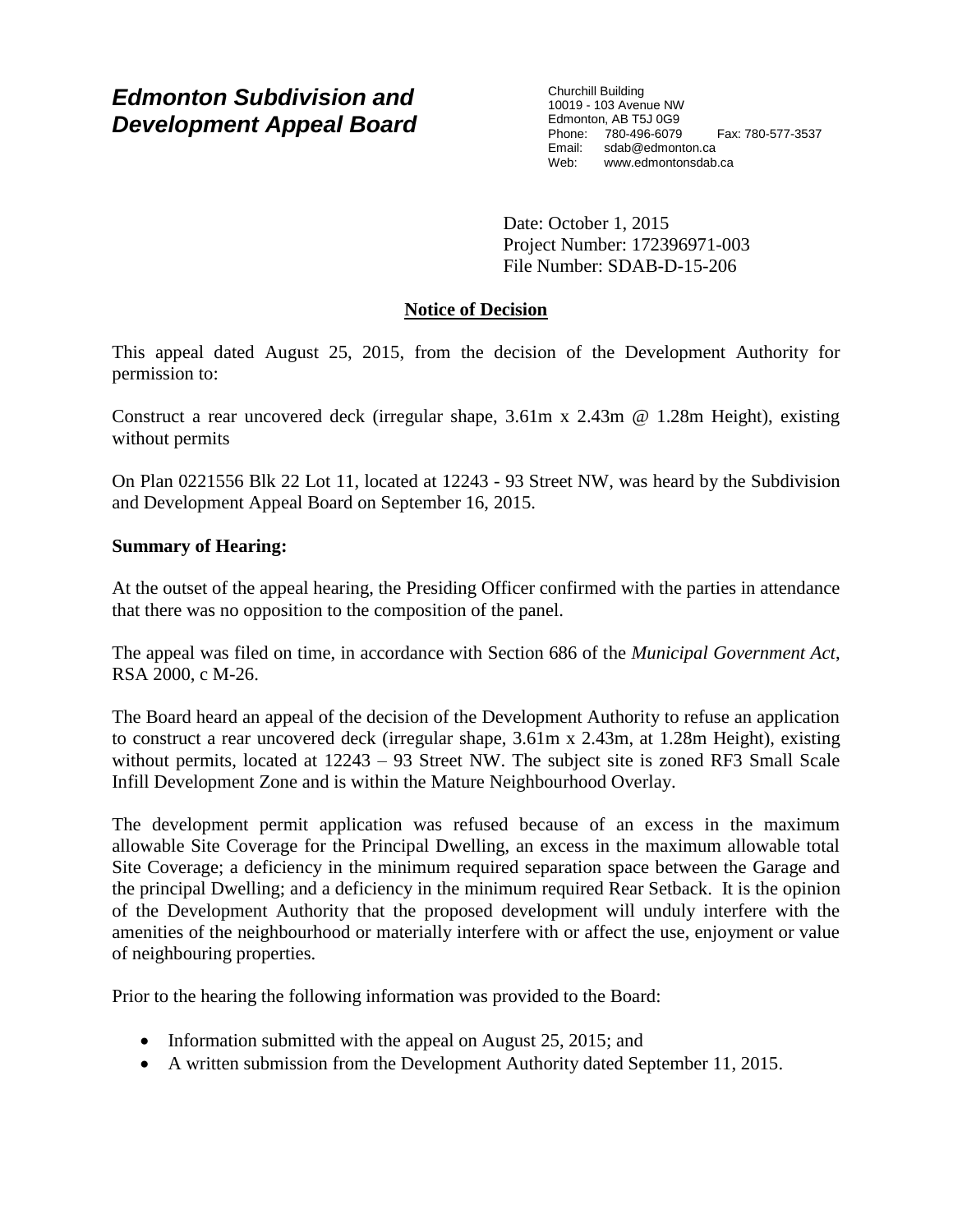The Board heard from Ms. Elizabeth Mrdjenovich, who appeared on behalf of her parents, the Appellants, Marijan and Mich Kolar. Ms. Mrdjenovich submitted a photograph of the front and rear of the subject site, marked Exhibit "A", and provided the following information in support of the appeal:

- 1. The subject Semi-detached Dwelling was recently sold and the new owners would like to keep the deck as it exists.
- 2. The other Semi-detached Dwelling was sold in 2004.
- 3. The deck was built to utilize the small rear yard space effectively.
- 4. The deck cannot be seen from the front of the property.
- 5. This Duplex was one of the first infill developments in the neighbourhood.
- 6. Her parents have never received any complaints about the deck.
- 7. Many of the neighbours have complimented the property.
- 8. There are now 4 or 5 more infill developments on the same block.
- 9. Her parents originally owned the property, but now live in an adjacent house located north of the subject site.
- 10. All of the infill developments are unique, and the deck is unique to this property.
- 11. The deck serves as a landing from the rear entrance of the house and extends to the detached Garage. The deck also covers a recessed stairway into the basement.
- 12. It was her opinion that the development does not interfere with the amenities of the neighbourhood.

Ms. Mrdjenovich provided the following responses to questions:

- 1. A privacy screen that runs the entire length of the deck, between the house and the garage has been installed between the two Semi-detached Dwelling units.
- 2. Her father and brother built the deck in order to maximize the use of the small Rear Yard.
- 3. The deck has enough room for a patio table and chairs and can comfortably accommodate 4 people.
- 4. There is no deck structure at the front of the house.
- 5. Ms. Mrdjenovich did not know why her father did not obtain a development permit for the deck.
- 6. She referenced the photograph submitted and confirmed that the first floor of the house is elevated. There are 5 to 6 steps to the front door, and 5 to 6 steps to the rear door of the house.
- 7. The deck is the same height as the main floor of the house.
- 8. The privacy screen is attached to the garage just below the roof top deck on the Garage.
- 9. She is not able to see over the privacy screen and estimated that it is more than 6 feet high.
- 10. The house and garage were built in 2004 and the deck was built some years after.
- 11. Her parents currently live north of the subject site but previously owned the subject property.

The Board then heard from Ms. Heimdahl, representing the Sustainable Development Department, who provided the following responses to questions: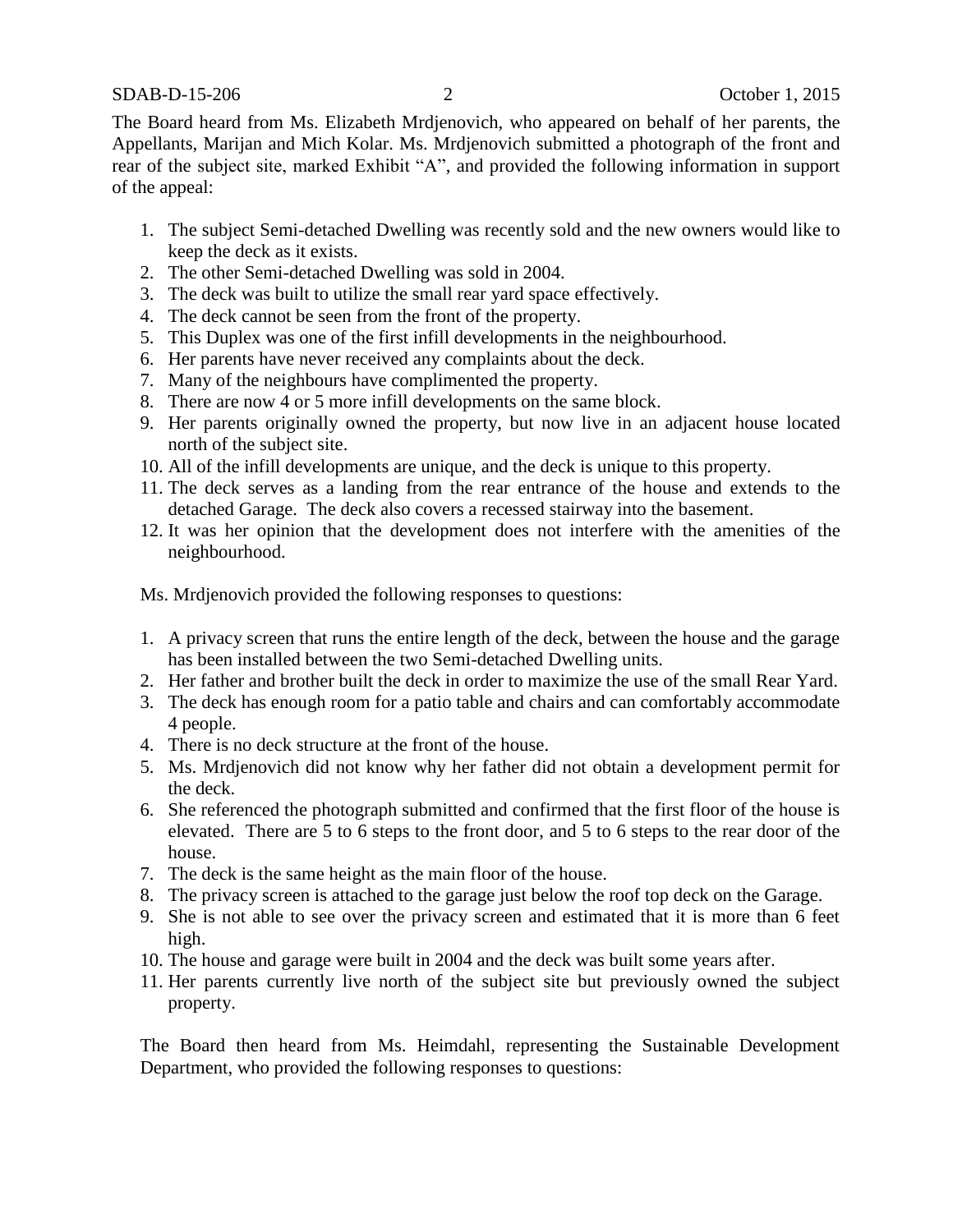- 1. She conceded that this is a tight lot with limited space and the house is a bi-level style.
- 2. She could not provide any rationale as to why a deck is not considered as outdoor amenity space or the minimum required separation space.
- 3. The issue under appeal came to light during the Compliance Certificate application process.
- 4. It was her opinion that there is no hardship in this circumstance. She could not approve the development because it increases site coverage on a lot that is already over built.

Ms. Mrdjenovich provided the following information in rebuttal:

- 1. Funds are currently being held back through the sale.
- 2. The new owners were not aware of the problem with the deck and would like to keep the deck as it exists.

### **Decision:**

The appeal is ALLOWED and the decision of the Development Authority is REVOKED. The development is GRANTED as applied for to the Development Authority.

In granting the development the following variances to the *Edmonton Zoning Bylaw* are allowed:

- 1. The excess of 90.21 square metres or 38.53% in the maximum Site Coverage for a Principal Dwelling allowed under section 140.4(10)(d) of the *Edmonton Zoning Bylaw.*
- 2. The excess of 125.52 square metres of 53.61% in the maximum total Site Coverage allowed under section 140.4(10)(d) of the *Edmonton Zoning Bylaw.*
- 3. The deficiency of 2.4 metres in the minimum required Separation Space between the Garage and Principal Dwelling allowed under section 44.3(b) of the *Edmonton Zoning Bylaw.*
- 4. The excess of 1.89 metres in the maximum projection of a Platform Structure into a Setback or Separation Space with a depth of at least 4.0 metres allowed under section 44.3(a) of the *Edmonton Zoning Bylaw.*

### **Reasons for Decision:**

The Board finds the following:

- 1. The proposed development is Accessory to a Permitted Use in the RF3 Small Scale Infill Development Zone.
- 2. Based on the evidence provided, the deck has existed since before 2009 without any known complaints.
- 3. The Appellant provided written support from the most affected property owners who reside immediately north and south of the subject site.
- 4. Based on a review of the photographic evidence provided, the Board notes that the house on the subject site is a bi-level style and there is a door at the rear of the house which requires egress to comply with building code requirements. Therefore the existing deck meets the requirement to provide egress from the rear of the house by providing a landing and stairs to the rear yard.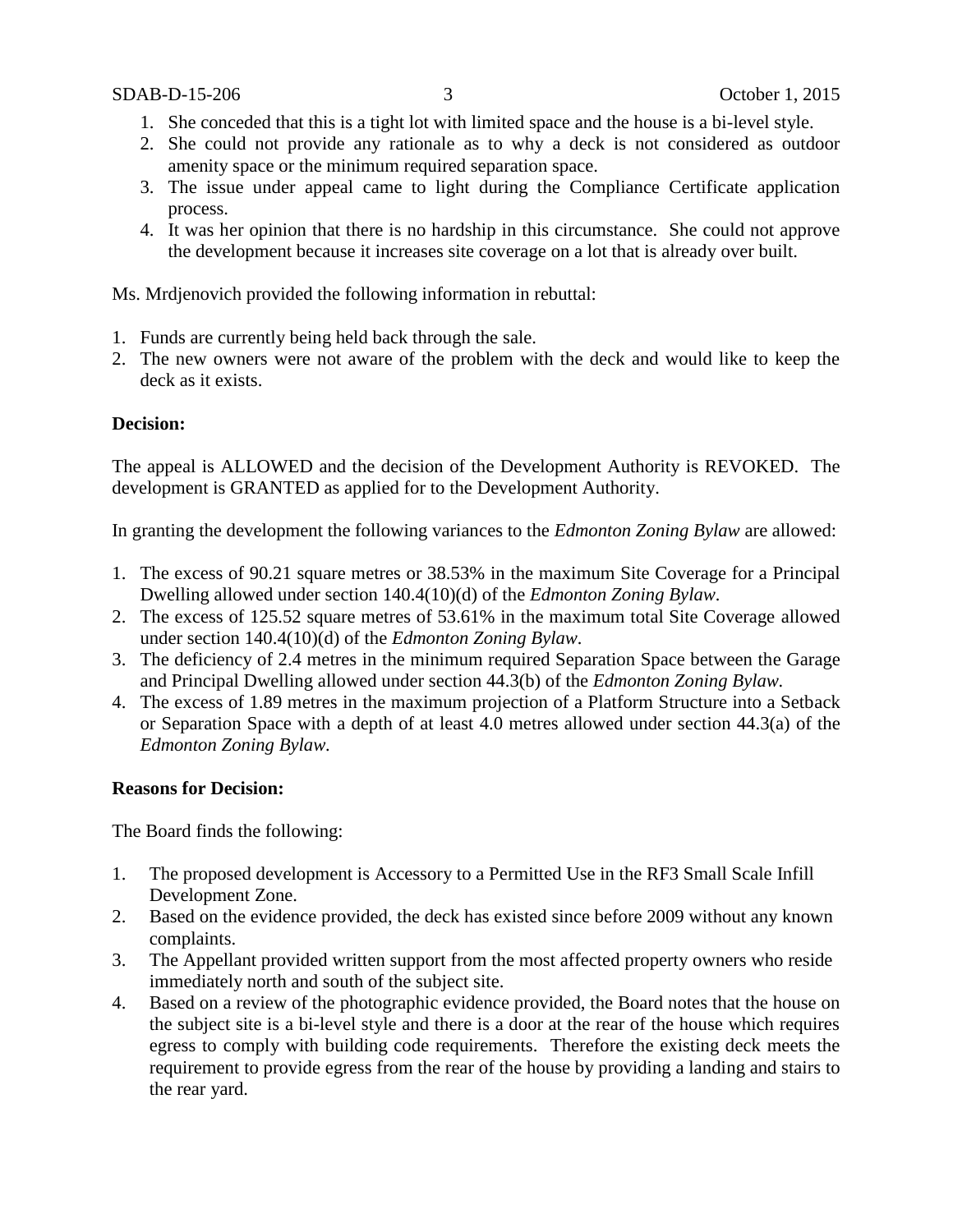- 5. Privacy screening that extends the entire length of the deck between one of the Semidetached Dwellings and the detached Garage has been installed between the Semi-detached Dwellings.
- 6. The impact of the variances granted will be mitigated because the existing deck cannot be seen from the front sidewalk, boulevards, parks, or the rear lane.
- 7. The Board acknowledges that the proposed development exceeds the Site Coverage requirements for this site, but finds that based on the evidence provided, the excess will not exacerbate the variances that were previously granted for the development of this site.
- 8. Based on the above, it is the opinion of the Board that the proposed development will not unduly interfere with the amenities of the neighbourhood nor materially interfere with or affect the use, enjoyment or value of neighbouring parcels of land.

#### **Important Information for the Applicant/Appellant**

- 1. This is not a Building Permit. A Building Permit must be obtained separately from the Sustainable Development Department, located on the  $5<sup>th</sup>$  Floor, 10250 – 101 Street, Edmonton.
- 2. Obtaining a Development Permit does not relieve you from complying with:
	- a) the requirements of the *Edmonton Zoning Bylaw*, insofar as those requirements have not been relaxed or varied by a decision of the Subdivision and Development Appeal Board;
	- b) the requirements of the *Alberta Safety Codes Act*, RSA 2000, c S-1;
	- c) the requirements of the *Permit Regulation*, Alta Reg 204/2007;
	- d) the requirements of any other appropriate federal, provincial or municipal legislation; and
	- e) the conditions of any caveat, covenant, easement or other instrument affecting a building or land.
- 3. When an application for a Development Permit has been approved by the Subdivision and Development Appeal Board, it shall not be valid unless and until any conditions of approval, save those of a continuing nature, have been fulfilled.
- 4. A Development Permit will expire in accordance to the provisions of Section 22 of the *Edmonton Zoning Bylaw 12800*, as amended.
- 5. This decision may be appealed to the Alberta Court of Appeal on a question of law or jurisdiction under Section 688 of the *Municipal Government Act*, RSA 2000, c M-26. If the Subdivision and Development Appeal Board is served with notice of an application for leave to appeal its decision, such notice shall operate to suspend the Development Permit.
- 6. When a decision on a Development Permit application has been rendered by the Subdivision and Development Appeal Board, the enforcement of that decision is carried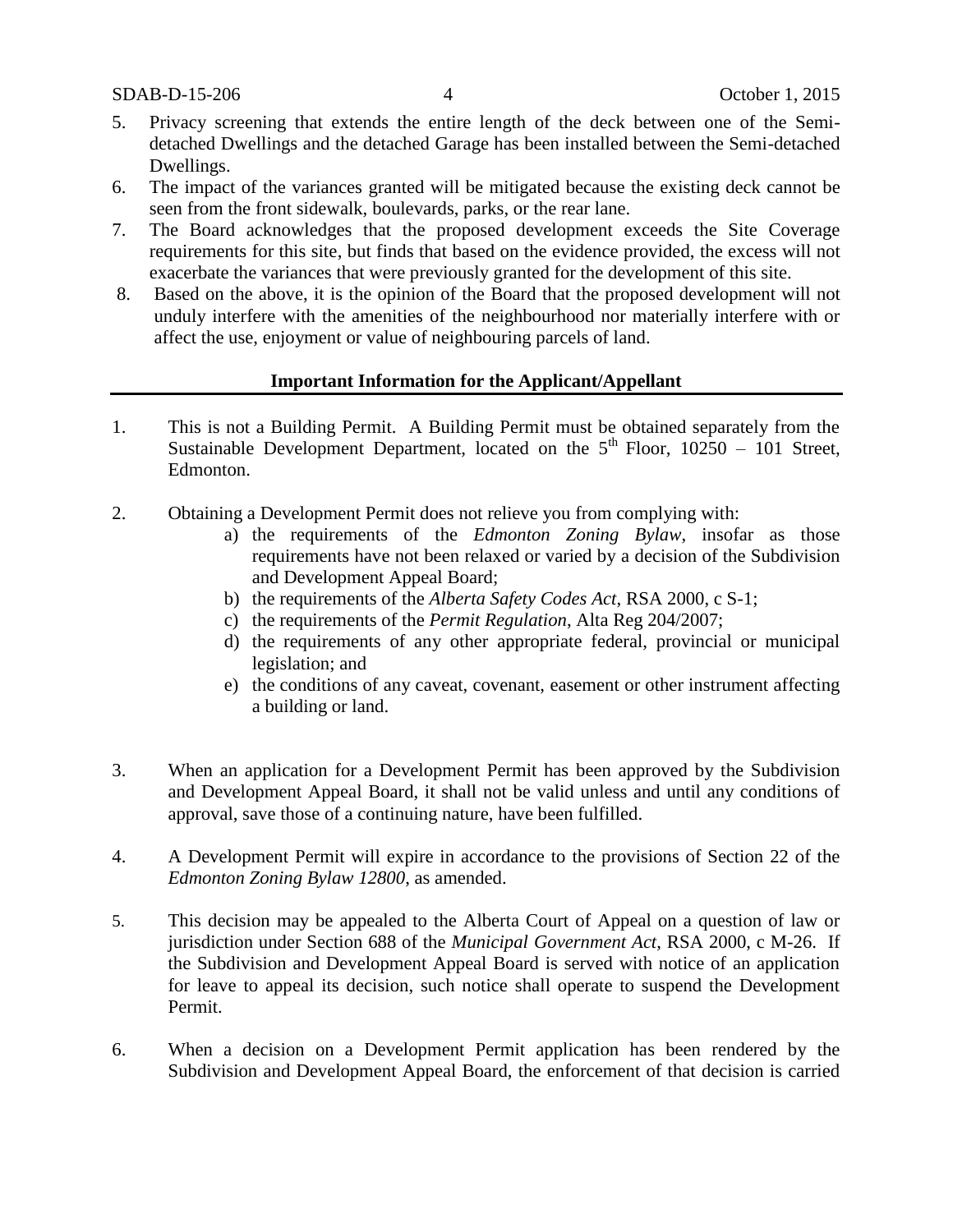out by the Sustainable Development Department, located on the 5th Floor, 10250 – 101 Street, Edmonton.

*NOTE: The City of Edmonton does not conduct independent environmental checks of land within the City. If you are concerned about the stability of this property for any purpose, you should conduct your own tests and reviews. The City of Edmonton, when issuing a development permit, makes no representations and offers no warranties as to the suitability of the property for any purpose or as to the presence or absence of any environmental contaminants on the property.*

> Mr. V. Laberge, Presiding Officer Subdivision and Development Appeal Board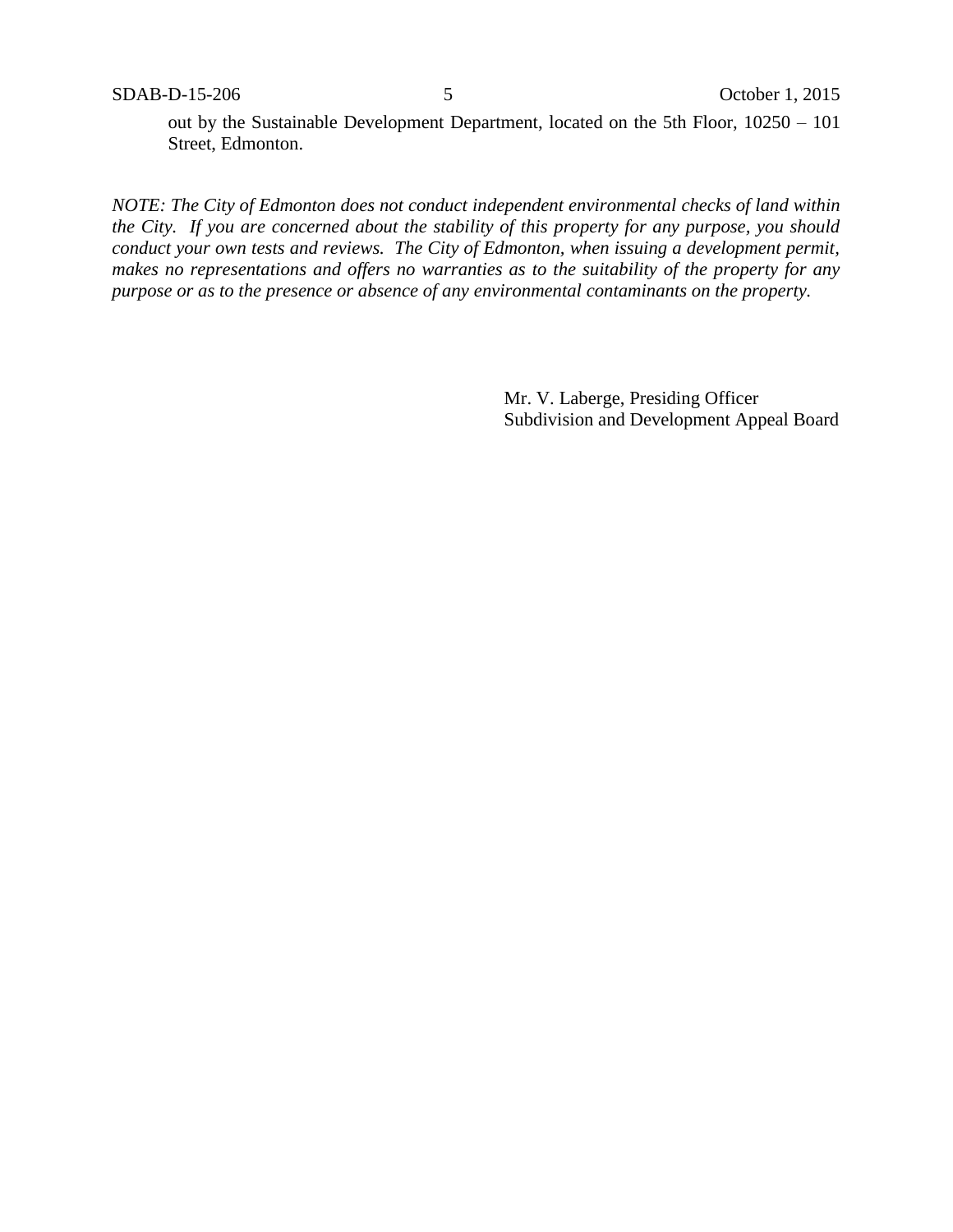# *Edmonton Subdivision and Development Appeal Board*

Churchill Building 10019 - 103 Avenue NW Edmonton, AB T5J 0G9 Phone: 780-496-6079 Fax: 780-577-3537 Email: sdab@edmonton.ca Web: www.edmontonsdab.ca

Date: October 1, 2015 Project Number: 172593585-001 File Number: SDAB-D-15-207

## **Notice of Decision**

This appeal dated August 19, 2015, from the decision of the Development Authority for permission to:

Construct a Semi-detached House with verandas, fireplaces, rear covered decks (0.91m X 1.52m)

On Plan 7884AH Blk 21 Lot 7, located at 7326 - 81 Avenue NW, was heard by the Subdivision and Development Appeal Board on September 16, 2015.

### **Summary of Hearing:**

At the outset of the appeal hearing, the Presiding Officer confirmed with the parties in attendance that there was no opposition to the composition of the panel.

The appeal was filed on time, in accordance with Section 686 of the *Municipal Government Act*, RSA 2000, c M-26.

The Board heard an appeal of the decision of the Development Authority to refuse an application to construct a Semi-detached House with verandas, fireplaces, rear covered decks (0.91m X 1.52m) located at 7326 – 81 Avenue NW. The subject site is zoned RF3 Small Scale Infill Development Zone and is within the Mature Neighbourhood Overlay.

The development permit application was refused because of a deficiency in the minimum required site area for Semi-detached Housing.

Prior to the hearing the following information was provided to the Board:

- A written submission from the Appellant's agent dated September 9, 2015;
- A further written submission from the Appellant's agent dated September 11, 2015;
- A written submission from the Development Authority dated September 11, 2015; and
- An on-line response from a property owner who resides within the 60 metre notification radius in opposition to the proposed development.

The Board heard from Mr. Kevin Cooper, agent for the Appellant, who referenced his written submission and provided the following information in support of the appeal:

- 1. This is predominantly a neighbourhood of mixed uses.
- 2. There are abutting commercial uses to the rear, including a warehouse and a McDonald's Restaurant.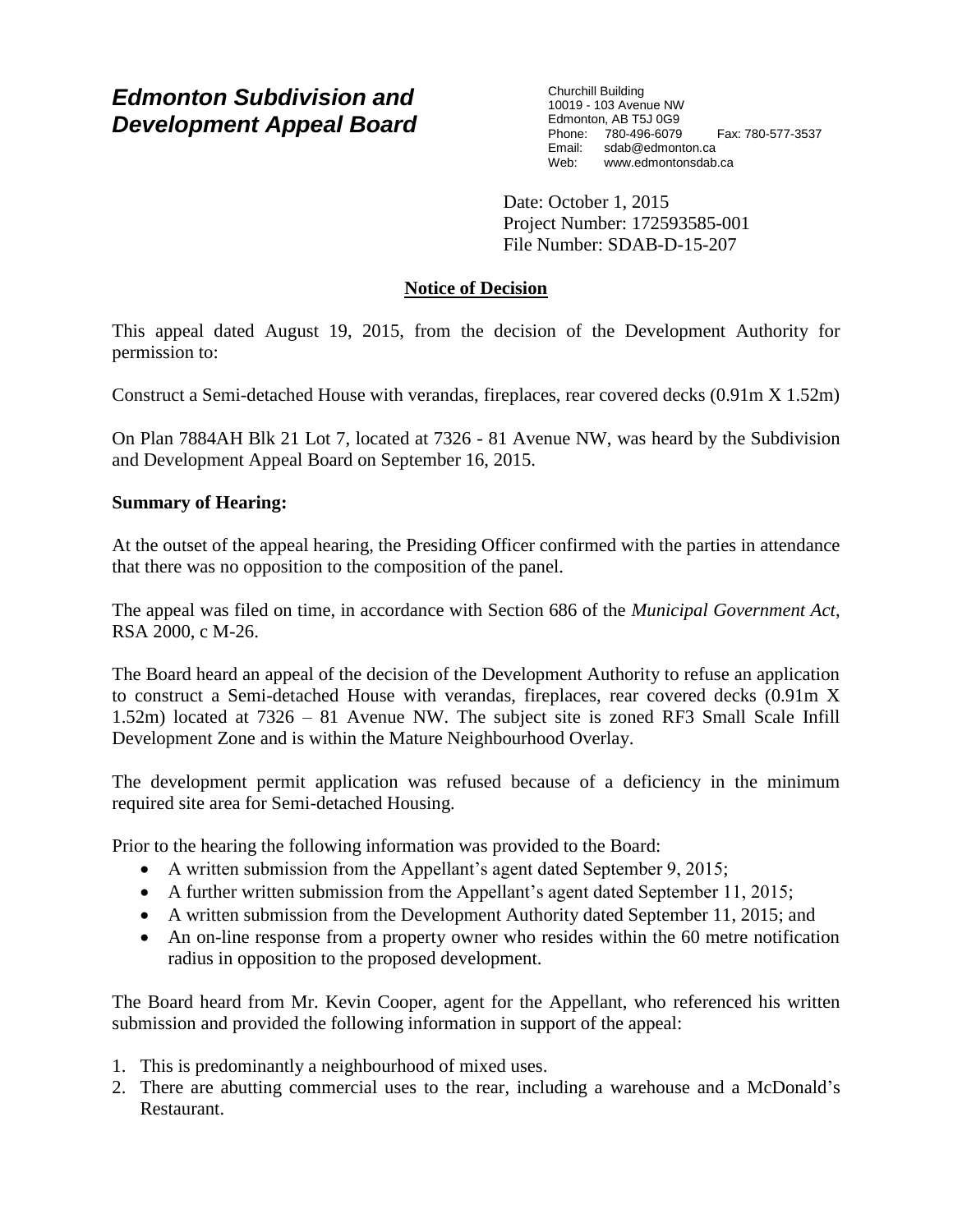- 3. 82 Avenue is an arterial roadway with public transit.
- 4. The existing building on the site is uninhabitable.
- 5. The house is currently a legal non-conforming use because of an existing front attached garage.
- 6. The proposed development complies with all of the development regulations except site area.
- 7. The proposed development will be beneficial for the neighbourhood because it will replace a dilapidated house.
- 8. Due to the size of the lot, there is a smaller building envelope, and 26.55 percent of the site will be covered by the Principal Dwelling.
- 9. Mr. Cooper reviewed the community consultation process which included the circulation of a letter to affected property owners. Four property owners provided written support for the proposed development. Three others indicated their support, but declined to provide written indication of such support for various reasons.
- 10. Referencing his written submission, he indicated that one rationale for this type of development is to support City policies and goals.
- 11. There was an appeal hearing for the same type of development on the adjacent lot.
- 12. This site was originally one lot before separation of title was granted.
- 13. There is a 4 unit row housing located at the east end of 81 Avenue which is identical to the combined density of the proposed development and the development on the adjacent lot.
- 14. It was his opinion that the proposed development will have less massing and be more aesthetically pleasing than a 4 unit row housing.
- 15. The proposed development will provide much needed affordable family oriented housing in this neighbourhood.

Mr. Cooper provided the following responses to questions:

- 1. It was his opinion that the proposed Semi-detached Dwelling is more family oriented than a Duplex Dwelling because of the at grade entrances.
- 2. It was his opinion that the current *Edmonton Zoning Bylaw* is antiquated and should be amended to deal with this type of development and the required variances to achieve the goals of the City.
- 3. The proposed development is more reflective of what is happening in the area.
- 4. The proposed development will provide suitable affordable housing for individuals who are currently renting Dwelling units in Basement suites that may not have valid development permits.
- 5. It was his understanding that the site area regulations under the *Edmonton Zoning Bylaw* exists to ensure compliance with all other regulatory requirements such as parking space.
- 6. Other than the site area, all of the other regulations have been met.

The Board then heard from Ms. Hetherington, representing the Sustainable Development Department, who provided the following information:

- 1. The only variance required is for the minimum required site area.
- 2. A similar development on the abutting lot was approved by the Subdivision and Development Appeal Board earlier this year.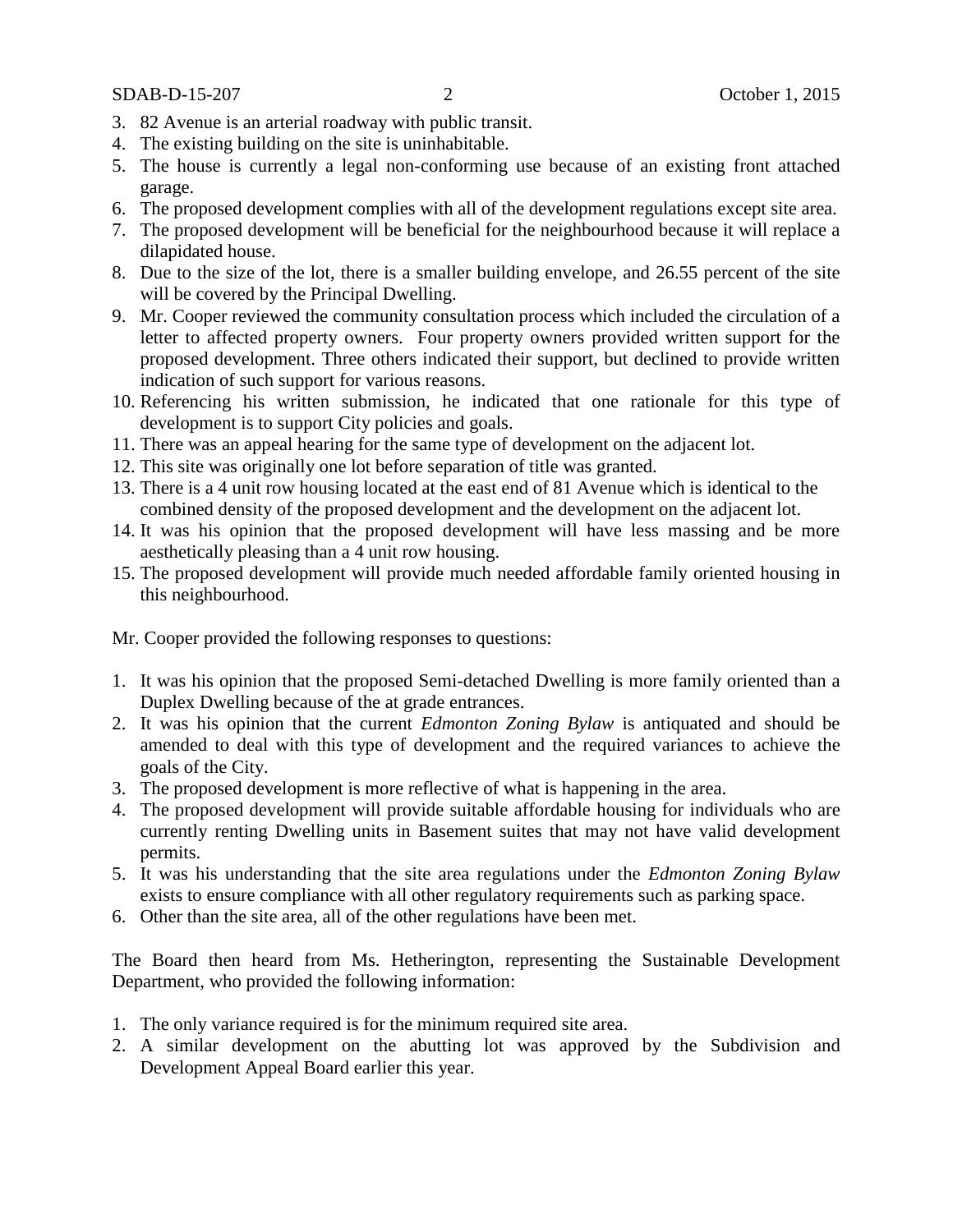SDAB-D-15-207 3 October 1, 2015

- 3. It was her opinion that the proposed development will increase density and that a Single Detached Dwelling is more suitable for the site.
- 4. It was her opinion that the variance required is excessive.
- 5. All of the other Semi-detached Dwellings in this area, with the exception of the development on the abutting lot, are side by side as opposed to front to back, which in her opinion is more suitable for the area.
- 6. It was her opinion that development should comply with all of the Bylaw regulations.
- 7. She could not clarify the rationale for the minimum site area requirement. However, it was her opinion that the massing on a larger lot would provide a larger Rear Yard area, more amenity space, and that this type of development on a larger lot would have less of an impact on the neighbours.
- 8. Amendments can be made to the *Edmonton Zoning Bylaw*.
- 9. Variances were not required for any of the Mature Neighbourhood Overlay regulations.
- 10. She did consider the commercial development on the abutting site to the north.
- 11. City Council has expressed concerns regarding variances that have been granted for infill developments in mature neighbourhoods. Therefore, she could not justify granting an almost 10 percent relaxation in the minimum required site area for this development.
- 12. It was her opinion that this type of development changes the character of the neighbourhood.
- 13. Duplex Housing on this site would be more suitable because it provides a larger floor area on one floor.
- 14. Semi-detached Housing has a smaller floor area which leads to a less appealing development.
- 15. This development on a larger site would result in the provision of a Rear Yard with amenity space and would have less massing.

The Board then heard from Mr. St. John, an affected neighbour who resides within the 60 metre notification radius, who provided the following information:

- 1. He has resided in this neighbourhood for 9 years.
- 2. There are Semi-detached Houses, Duplexes and other multi-family Dwellings being built in this area.
- 3. One of his concerns is the impact of the development on street parking.
- 4. He was also concerned that a basement suite would be developed in the basement, which would further impact street parking.
- 5. However, he is not opposed to infill housing. In fact, he himself is currently developing an infill property in the Ottewell neighbourhood. He would not be concerned with such developments so long as basement suites are not part of the proposed development.
- 6. Larger lots provide more frontage for on street parking.
- 7. Lager lots would also support the development of a larger garage which would minimize the impact on street parking.
- 8. He was not concerned about the massing of the proposed development.
- 9. A larger lot would also provide more amenity space in the rear yard.
- 10. It was his opinion that the proposed Semi-detached House will not attract families because of the lack of amenity space in the rear yard.

Mr. Cooper made the following points in rebuttal: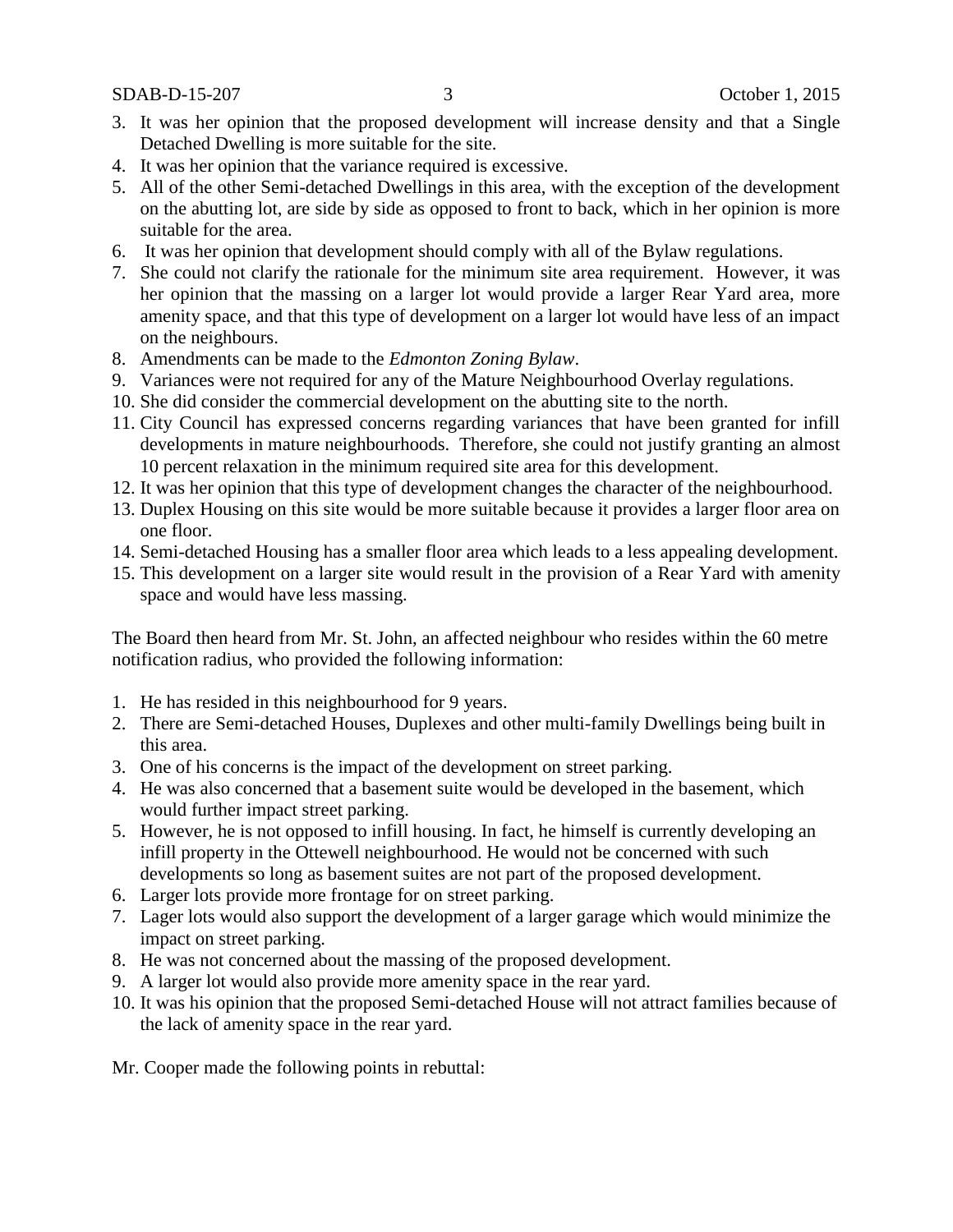SDAB-D-15-207 4 October 1, 2015

- 1. Comments from the neighbourhood are valuable.
- 2. It was his opinion that the increased size of the single detached Garage, combined with the Driveway which may be used for parking space, adequately addresses the parking concerns.
- 3. The Site Coverage for the garage complies with the maximum allowable for this Site but results in a reduction in the size of the Rear Yard Amenity Space.
- 4. Each Dwelling unit will have one master bedroom and 2 child size bedrooms.
- 5. The intent is for each Dwelling unit to be occupied by a family, which reduces the need for parking because such occupants would usually only have 2 vehicles that could be accommodated on Site.
- 6. Secondary Suites will not be constructed in the basements of these Dwelling units.
- 7. It was his opinion that a larger Site would allow a larger building with more massing that could have a greater negative impact in this area than the proposed development.
- 8. Parking affects the size of the Amenity Space more so than the principal building.
- 9. It was his opinion that the deficiency in site area will not have any impact upon the neighbourhood.
- 10. He reiterated his opinion that the proposed development will increase vibrancy and have a positive influence on the neighbourhood.

### **Decision:**

The appeal is **ALLOWED** and the decision of the Development Authority is **REVOKED**. The development is **GRANTED** as applied for to the Development Authority.

In granting the development, the following variance to the *Edmonton Zoning Bylaw* was allowed:

1. The deficiency of 42.7 square metres in the minimum required Site Area for Semi-detached Housing under section 140.4(3)(a) of the *Edmonton Zoning Bylaw* to allow a Site Area of 399.5 square metres.

### **Reasons for Decision:**

The Board finds the following:

- 1. Semi-detached Housing is a Permitted Use in the RF3 Small Scale Infill Development Zone, pursuant to Section 140.2(8) of the *Edmonton Zoning Bylaw*.
- 2. All of the development regulations for Semi-detached Housing, including Site Width, Site Depth, Site Coverage, Height, Setbacks, private Amenity Area and parking have been met. The only variance required is for the minimum required site area for Semi-detached Housing.
- 3. The proposed development is in keeping with Section 140.1 of the *Edmonton Zoning Bylaw*, which states that the General Purpose of the RF3 Small Scale Infill Development Zone "is to provide for Single Detached Housing and Semi-detached Housing while allowing smallscale conversion and infill redevelopment to buildings containing up to four Dwellings, and including Secondary Suites under certain conditions".
- 4. The proposed development is consistent with the increased densification policy objectives of the Municipal Development Plan, *The Way We Grow*, specifically Policy 3.1.1.2 to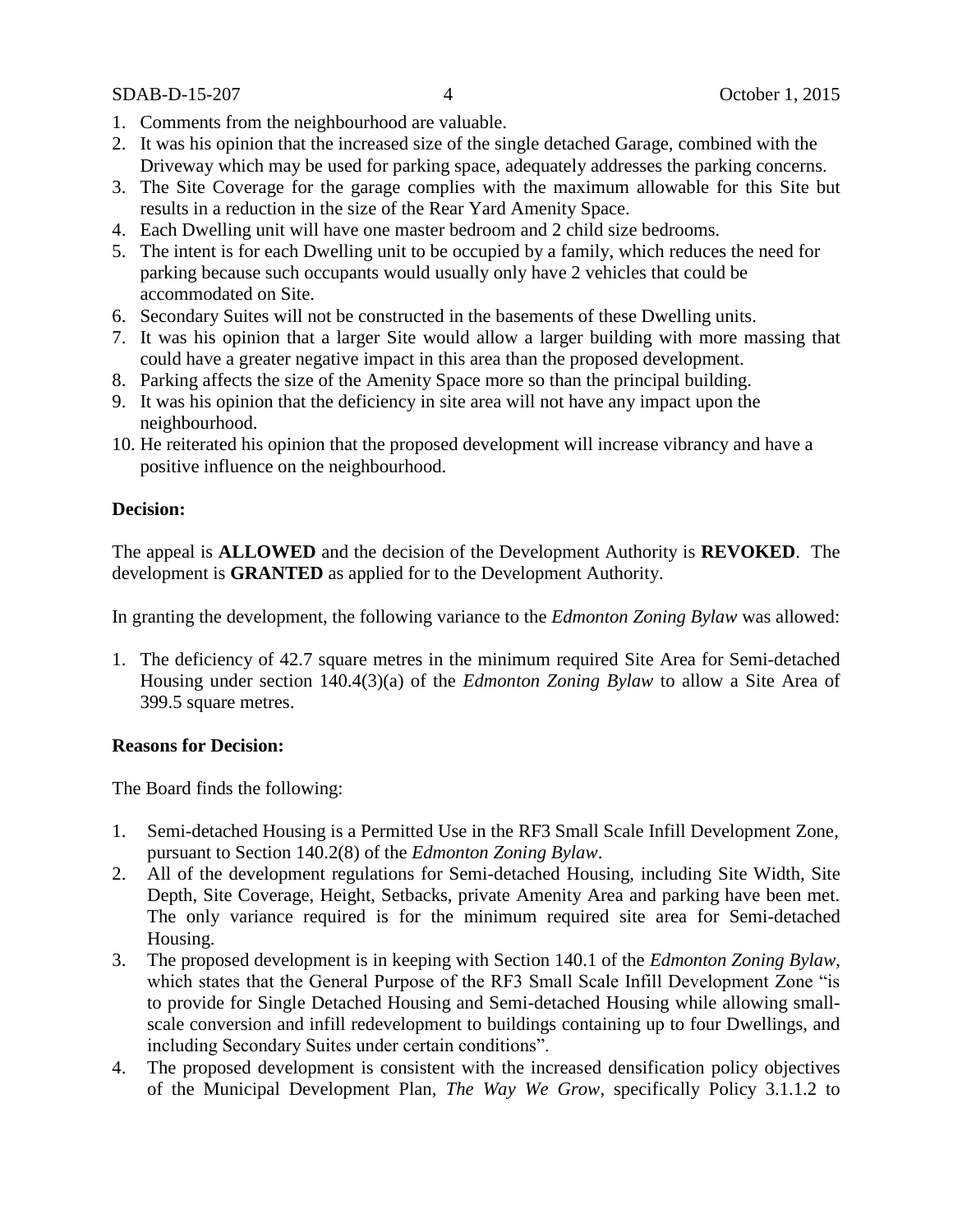encourage a minimum of 25 percent of city-housing unit growth to be located in the Downtown and mature neighbourhoods and around LRT stations and transit centres where infrastructure capacity supports the development. The proposed development is also consistent with Policy 4.4.1.1 to provide a broad and varied housing choice, incorporating housing for various demographic and income groups in all neighbourhoods.

- 5. The proposed development will replace an existing non-habitable Single Detached house with two new Dwelling units. With the approval of a similar development on the adjacent lot, four new Dwelling units spanning two lots will replace one existing non-habitable single detached house.
- 6. Therefore, the proposed development is also consistent with the City of Edmonton Residential Infill guidelines because it will increase the supply of available family-oriented housing (3 bedroom homes with at grade access) and will provide additional renewed housing opportunities in a mature area that is close to community shopping and public transit.
- 7. Based on the evidence provided, the proposed Semi-detached Housing is compatible with and characteristic of housing choices that have been developed on this block which include Semi-detached housing, Single Detached Housing and Apartment Housing.
- 8. The density of the proposed development is not uncharacteristic of the area.
- 9. The density of the proposed development and the previously approved similar development on the immediately adjacent lot will be equivalent to the density of the existing four dwelling Row House located at the end of the block face.
- 10. The Appellant complied with the consultation requirements of Section 814.3(24) of the *Edmonton Zoning Bylaw*. The Appellant spoke with seven residents. Four provided written support for the proposed development while the other three did not oppose the development, though they did not provide their opinion in writing.
- 11. One affected property owner attended the hearing to gather information regarding the proposed development and advised the Board that his primary concern was that the proposed development may impact on street parking which is already limited in this neighbourhood.
- 12. The Board notes that all of the required parking for this development will be provided on site and a parking variance is not required.
- 13. The Development Authority failed to provide sufficient planning reasons regarding the impact of the deficiency in the minimum required site area for Semi-detached Housing that would lead the Board to determine that granting this variance would materially affect the use and enjoyment of neighbouring properties.
- 14. Based on the above, it is the opinion of the Board that the proposed development will not unduly interfere with the amenities of the neighbourhood, nor materially interfere with or affect the use, enjoyment or value of neighbouring parcels of land.

### **Important Information for the Applicant/Appellant**

- 1. This is not a Building Permit. A Building Permit must be obtained separately from the Sustainable Development Department, located on the  $5<sup>th</sup>$  Floor, 10250 – 101 Street, Edmonton.
- 2. Obtaining a Development Permit does not relieve you from complying with: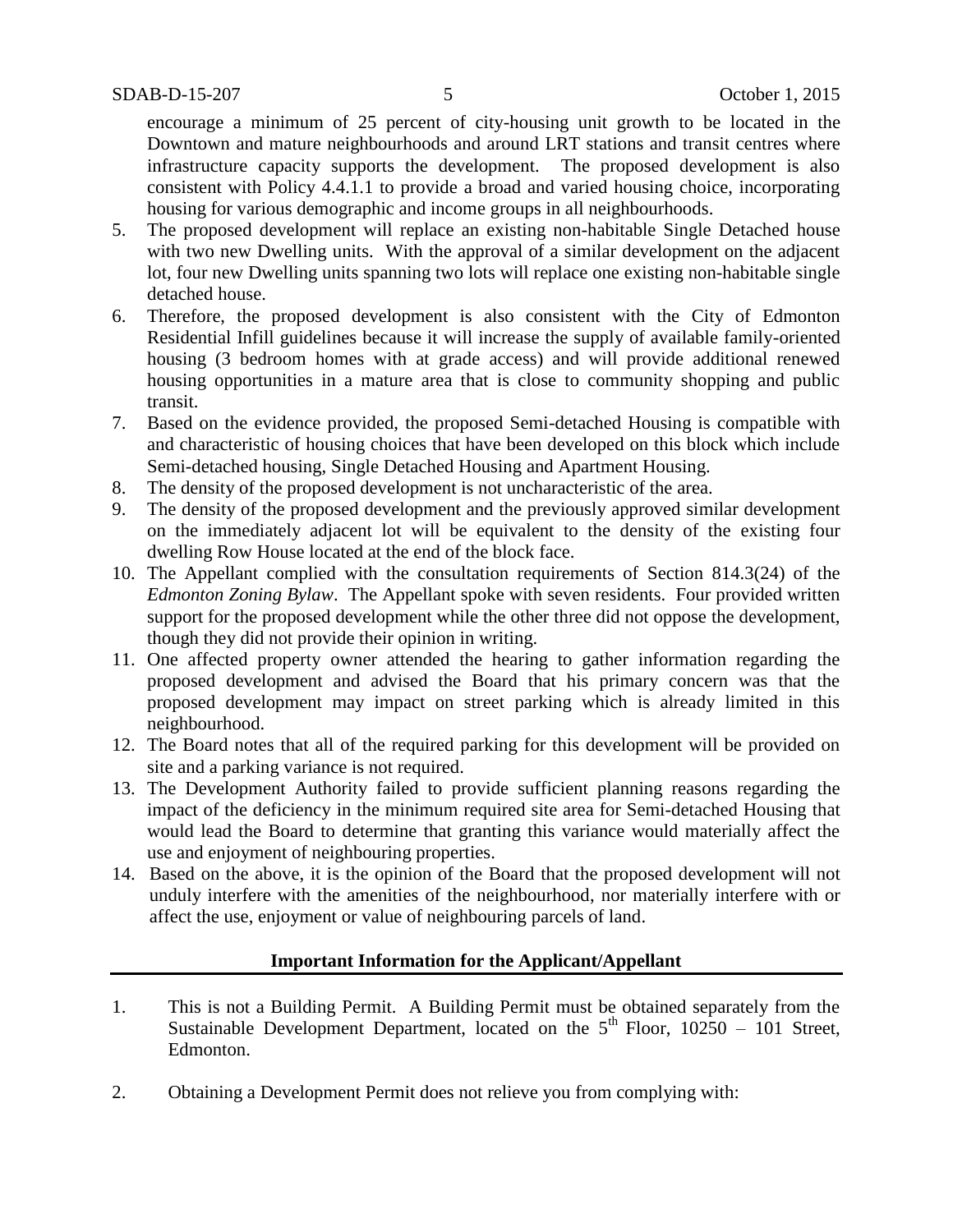- a) the requirements of the *Edmonton Zoning Bylaw*, insofar as those requirements have not been relaxed or varied by a decision of the Subdivision and Development Appeal Board;
- b) the requirements of the *Alberta Safety Codes Act*, RSA 2000, c S-1;
- c) the requirements of the *Permit Regulation*, Alta Reg 204/2007;
- d) the requirements of any other appropriate federal, provincial or municipal legislation; and
- e) the conditions of any caveat, covenant, easement or other instrument affecting a building or land.
- 3. When an application for a Development Permit has been approved by the Subdivision and Development Appeal Board, it shall not be valid unless and until any conditions of approval, save those of a continuing nature, have been fulfilled.
- 4. A Development Permit will expire in accordance to the provisions of Section 22 of the *Edmonton Zoning Bylaw 12800*, as amended.
- 5. This decision may be appealed to the Alberta Court of Appeal on a question of law or jurisdiction under Section 688 of the *Municipal Government Act*, RSA 2000, c M-26. If the Subdivision and Development Appeal Board is served with notice of an application for leave to appeal its decision, such notice shall operate to suspend the Development Permit.
- 6. When a decision on a Development Permit application has been rendered by the Subdivision and Development Appeal Board, the enforcement of that decision is carried out by the Sustainable Development Department, located on the 5th Floor, 10250 – 101 Street, Edmonton.

*NOTE: The City of Edmonton does not conduct independent environmental checks of land within the City. If you are concerned about the stability of this property for any purpose, you should conduct your own tests and reviews. The City of Edmonton, when issuing a development permit, makes no representations and offers no warranties as to the suitability of the property for any purpose or as to the presence or absence of any environmental contaminants on the property.*

> Mr. V. Laberge, Presiding Officer Subdivision and Development Appeal Board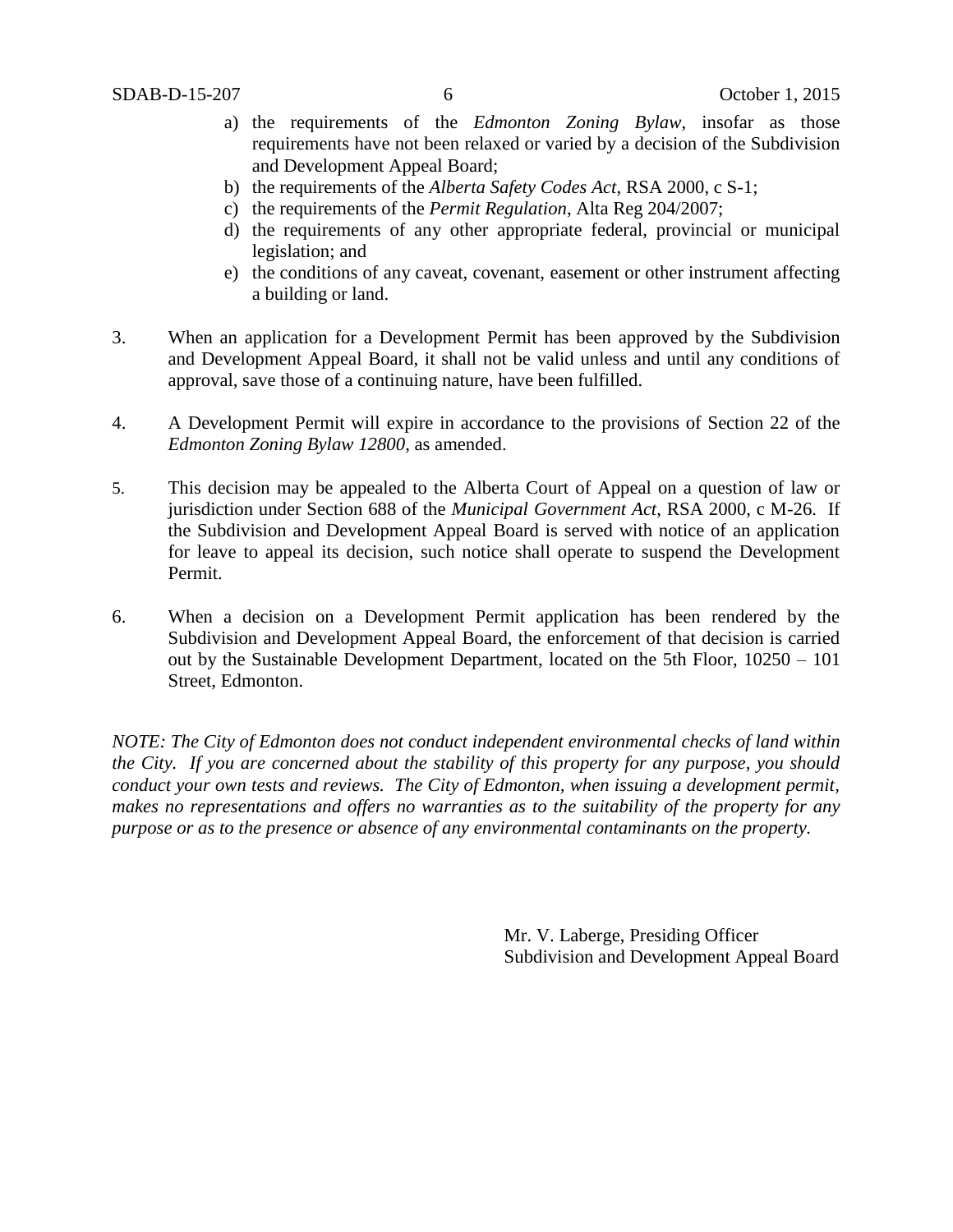# *Edmonton Subdivision and Development Appeal Board*

Churchill Building 10019 - 103 Avenue NW Edmonton, AB T5J 0G9 Phone: 780-496-6079 Fax: 780-577-3537 Email: sdab@edmonton.ca<br>Web: www.edmonton.ca Web: www.edmontonsdab.ca

Date: October 1, 2015 Project Number: 175354514-001 File Number: SDAB-D-15-208

## **Notice of Decision**

This appeal dated August 24, 2015, from the decision of the Development Authority for permission to:

Construct a Single Detached House with attached Garage, rear balcony (1.52m x 3.35m), fireplace, and Basement development (NOT to be used as an additional Dwelling)

On Plan 2212HW Blk 2 Lot 5, located at 9027 - Saskatchewan Drive NW, was heard by the Subdivision and Development Appeal Board on September 16, 2015.

## **Summary of Hearing:**

At the outset of the appeal hearing, the Presiding Officer confirmed with the parties in attendance that there was no opposition to the composition of the panel.

The appeal was filed on time, in accordance with Section 686 of the *Municipal Government Act*, RSA 2000, c M-26.

The Board heard an appeal of the decision of the Development Authority to refuse an application to construct a Single Detached House with attached Garage, rear balcony (1.52m x 3.35m), fireplace, and Basement development (NOT to be used as an additional Dwelling), located at 9027 Saskatchewan Drive NW. The subject site is zoned RF1 Single Detached Residential Zone.

The development permit application was refused because of an excess in the maximum allowable Height; the proposed front vehicular access is not permitted; the Front Setback exceeds the maximum allowable; and the Rear Setback is less than the minimum required. It is the opinion of the Development Authority that front vehicular access is not appropriate in this context, and the rear lane should be used where available.

Prior to the hearing the following information was provided to the Board:

- Documentation submitted with the appeal on August 24, 2015;
- A written submission from the Development Authority dated September 3,2015;
- A submission from the Appellant's builder dated September 11, 2015; and
- An on-line response from a property owner who resides within the 60 metres notification radius in opposition to the proposed development.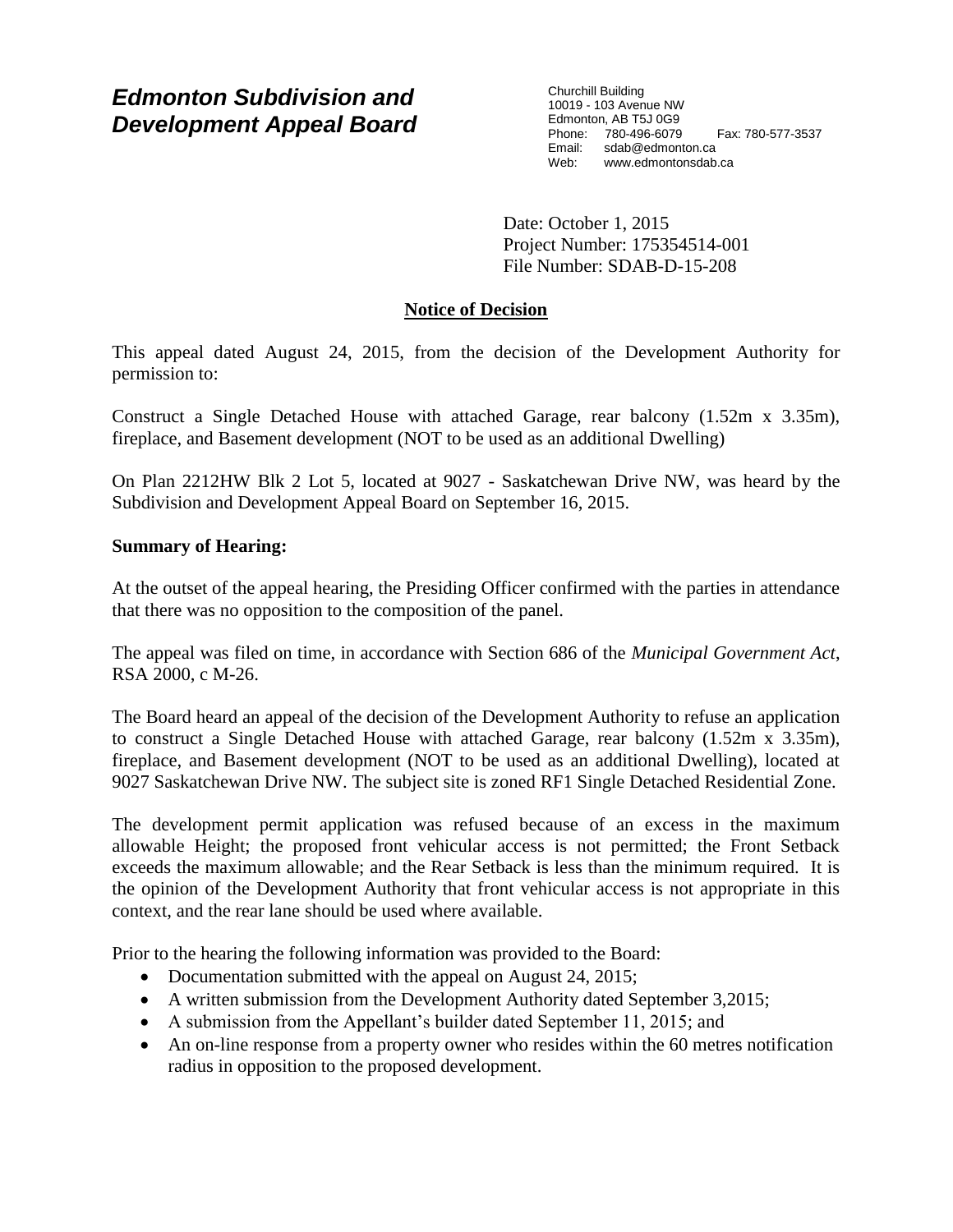SDAB-D-15-208 2 October 1, 2015

The Board heard from the property owner, Mr. Tim Wheaton, who advised the Board that he would like to build a house with an attached garage to provide security and protection from the weather conditions for his growing family. An attached garage will also provide a larger rear yard.

The Board then heard from Ms. Kellerman, Architect for the project, who used a PowerPoint presentation to review the four reasons for refusal and provide the following information in support of the appeal:

- 1. She referenced a streetscape rendering to provide context regarding the location of the subject site on Saskatchewan Drive.
- 2. She referenced photographs of other houses on this block that have recently been approved that appear to exceed the maximum allowable Height requirement.
- 3. The street is comprised of eclectic houses, ranging from traditional to modern.
- 4. All of the main roofs of the proposed development comply with the maximum allowable Height requirement. It is only the main entrance (centrally located) clerestory skylight roof that is over Height.
- 5. If this were a sloped roof house, it would comply with the maximum allowable height requirement.
- 6. It was her opinion that if the parapet was classified as a 'sky light,' it would meet the height requirement.
- 7. The parapet 'skylight' is only 7 percent of the entire roof area.
- 8. There are existing houses of a similar Height located along Saskatchewan Drive and therefore the proposed house would not affect the overall street scape.
- 9. The Sun Shadow Survey concluded that there would be little sun shadowing effect on the neighbour to the east.
- 10. She referenced photographs to illustrate that precedent is set for a front access garage by other houses on the block and in the neighbourhood.
- 11. There are only 3 flanking driveways located on Saskatchewan Drive.
- 12. There are not many front attached Garages on this block, but there are numerous front attached Garages in the area.
- 13. A front access Garage will reduce the impact of an additional Garage structure in the Rear Yard, will increase usable space in the Rear Yard and it will meet the needs of the property owner by providing convenience and safety.
- 14. It was her opinion that the garage in the basement of the proposed house with a sloped Driveway will have less visual impact from the front street than would a surface Garage.
- 15. There is no sidewalk at the front of this site, and the public sidewalk is on the opposite side of the street.
- 16. There are 42 front attached garages on Saskatchewan Drive, which is approximately 45 percent. Therefore, a precedent has been set for the development of front attached Garages in this area.
- 17. The existing house is actually set further back from the front property line than the proposed new house.
- 18. The Setback is required in order to achieve the proper slope for the Driveway to the lower level Garage.
- 19. The Setback creates less visual impact on adjacent neighbours' view of the River Valley.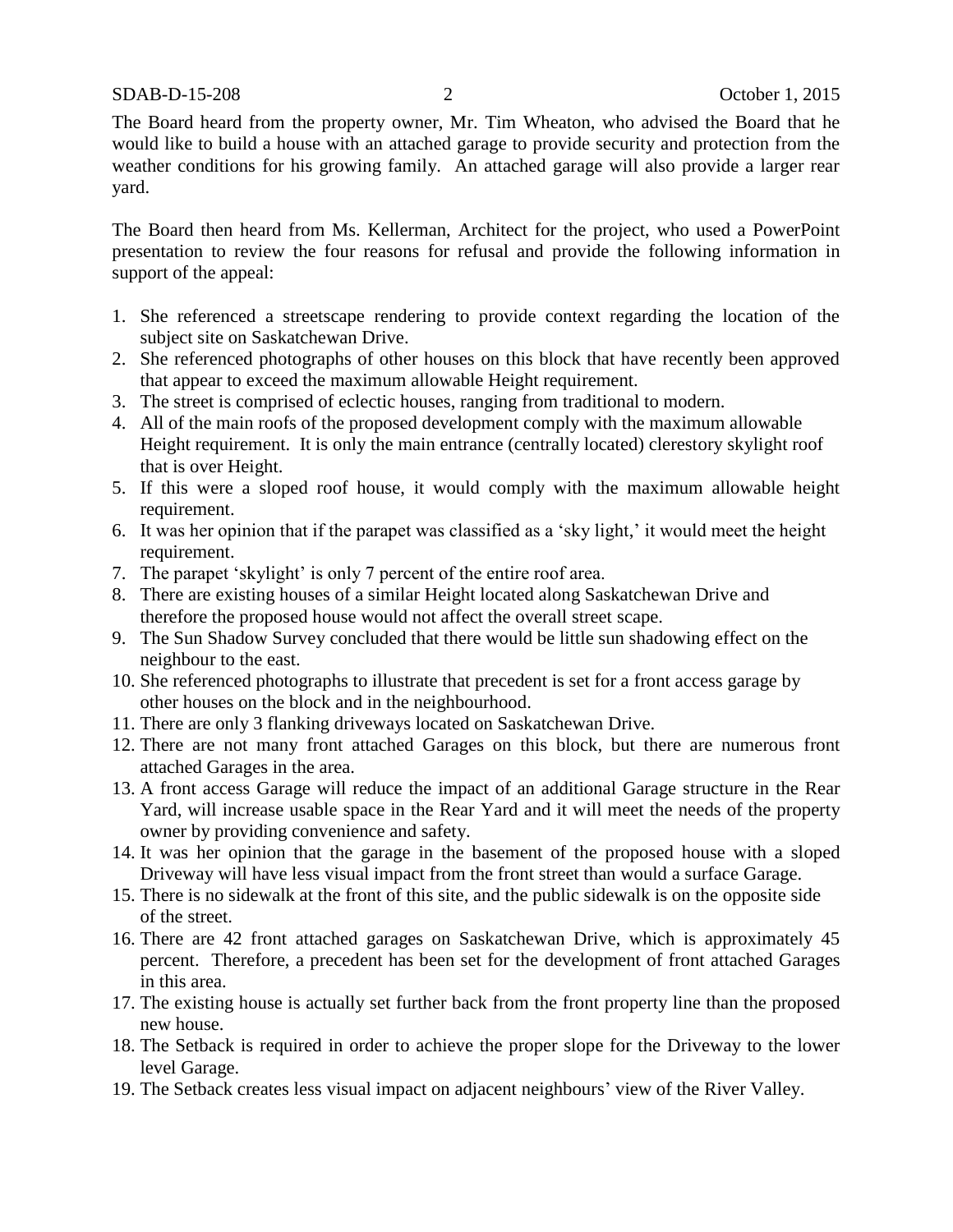SDAB-D-15-208 3 October 1, 2015

- 20. The original house that will be demolished was set further back on the lot than the proposed new house.
- 21. The subject lot is located on a curve in the road which will mitigate the visual impact of the front Setback and the Height.
- 22. The deficiency in the rear setback only applies to a small corner of the house. Most of the proposed house is well within the required Setback.
- 23. The deficiencies in Setbacks actually create less of an impact on the neighbours to the south and creates more privacy for the neighbours to the north.
- 24. The amount of house projecting into the Rear Setback will have much less of an impact than the construction of a detached Garage that is otherwise permitted.
- 25. Sun shadowing will only occur during late afternoon.
- 26. The protrusion into the Rear Yard is a southern exposure and will facilitate the installation of solar panels in the future.

Ms. Kellerman and Mr. Wheaton provided the following responses to questions:

- 1. The clerestory area and 'skylight' is located at the front of the house and is part of the foyer development.
- 2. It was her opinion that if it was classified as a 'skylight' it would be exempt from the maximum allowable Height requirements.
- 3. It was their opinion that the block face average should be calculated by using the entire length of Saskatchewan Drive.
- 4. If Saskatchewan Drive was used in its entirety to calculate the block face, there are 19 houses out of 37 that have front attached Garages.
- 5. There is no sidewalk or treed boulevard on the side of Saskatchewan Drive on which the subject property is located.
- 6. Two mature trees would have to be removed to accommodate the construction of a rear detached Garage.
- 7. The house was set back to preserve the view of the River Valley for neighbouring property owners.
- 8. The sun shadowing effect of the proposed house is less than that of a house that could be built to maximize the size of the lot.
- 9. The parapets were designed as an architectural feature and to provide extra light.
- 10. The majority of the house complies with the maximum allowable 8.6 metres Height requirement.

The Board then heard from Mr. Robinson who appeared on behalf of Mr. Illingworth from the Sustainable Development Department. Mr. Robinson provided the following responses to questions:

- 1. The proposed parapet is a clerestory and not a 'skylight' and therefore had to be considered according to the definition of Height.
- 2. The area in question is minimal and only comprises a small portion of the roof line.
- 3. When viewed from the street, this area would create a negative massing of the structure on the site.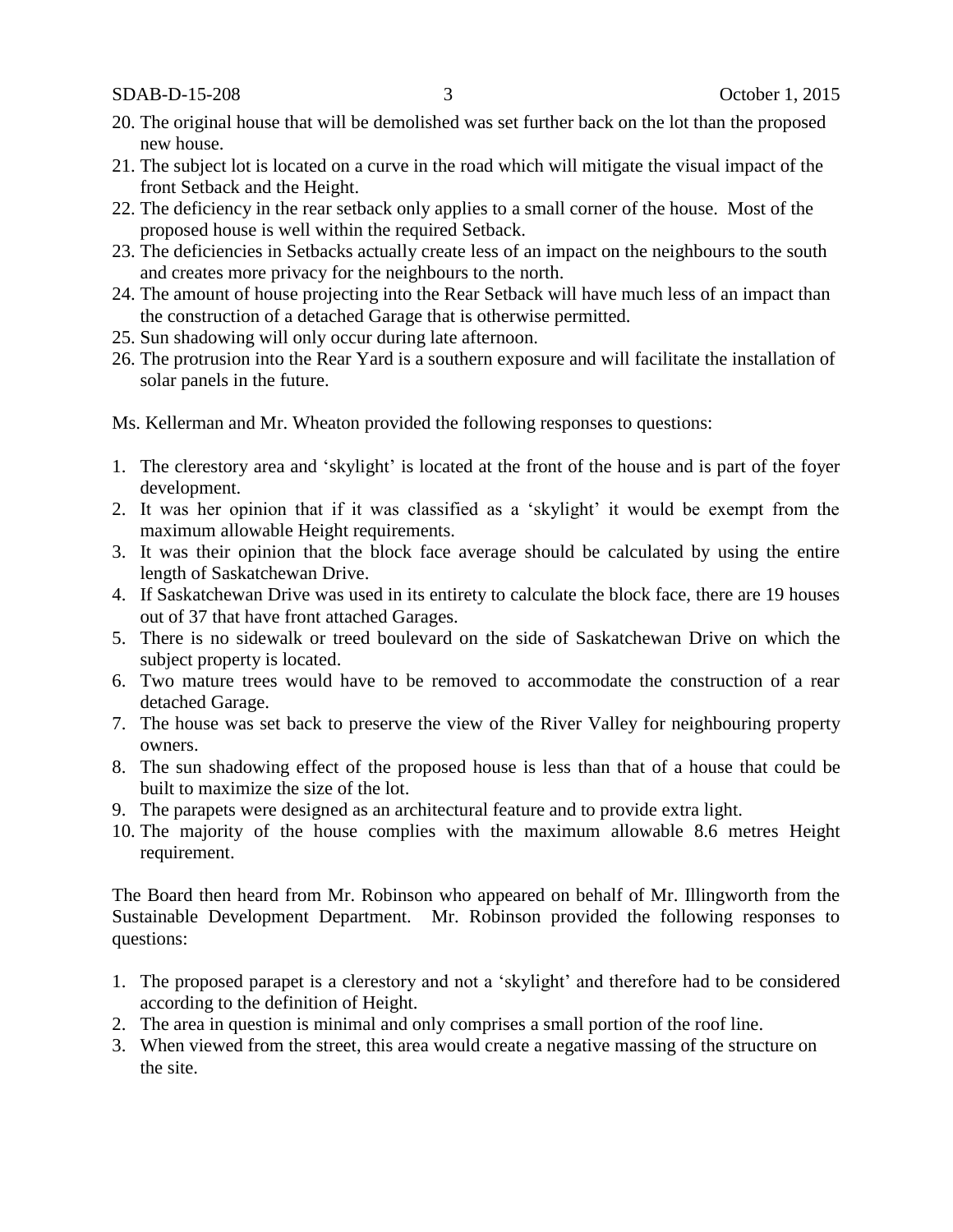- 4. The proposed front attached garage complies with all of the development regulations except section  $814.3(10)(c)$ , which states that front access is not permitted if fewer than 50% of the principal Dwellings on the blockface have vehicular access from the front or flanking roadway.
- 5. The blockface was determined by using the internal policy of the Sustainable Development Department to use the Principal dwellings located between two flanking streets.
- 6. He provided a map, marked Exhibit "A", to illustrate that there was only one front access Garage and two flanking access Garages for the 12 residences located between the two flanking roadways.
- 7. The Front Setback should be similar to other developments on the block.
- 8. He agreed that the Setback will reduce the massing of the proposed building on the site.
- 9. The final grade is 66.24 metres, with the Grade to finished floor at 0.79 metres, grade from the finished floor to the midpoint of the highest parapet at 9.14 metres, resulting in a total Height of 9.93 metres. The overall Height of the proposed building is 10.09 metres, which exceeds the maximum allowable Height requirement of 8.6 metres by 1.49 metres.
- 10. The proposed Rear Setback of 14.78 metres is 31.6 percent of the depth of the Site, which is 3.95 metres less than the required Rear Setback of 18.73 metres (40 percent of the Site Depth).
- 11. It was his opinion that the deficiency in the Rear Setback would have a negative impact because of the two storey wall along the east side of the lot.
- 12. The original house was a two storey structure that was set further back from the front property line than the proposed house and did not project into the Rear Setback because there was a detached Garage.

Mr. Wheaton and Ms. Kellerman provided the following information in rebuttal:

- 1. They calculated the final grade to be 66.25 metres not 66.24 metres.
- 2. A glass dome could be installed on top of the central parapet to make it a 'skylight'.

At this point, the Presiding Officer advised that the matter of a glass dome was not before the Board and therefore could not be considered at this hearing.

- 3. Mr. Wheaton and Ms. Kellerman clarified that 27 of the 48 houses along Saskatchewan Drive have front attached Garages.
- 4. The variance required in the Front Setback is necessary to accommodate the slope for the Driveway to the underground Garage.
- 5. The proposed house is sited 18 feet from the side property line and landscaping will be provided which will minimize the impact of the proposed two storey house on adjacent property owners.

### **Decision:**

The appeal is **ALLOWED** and the decision of the Development Authority is **REVOKED**. The development is **GRANTED** as applied for to the Development Authority.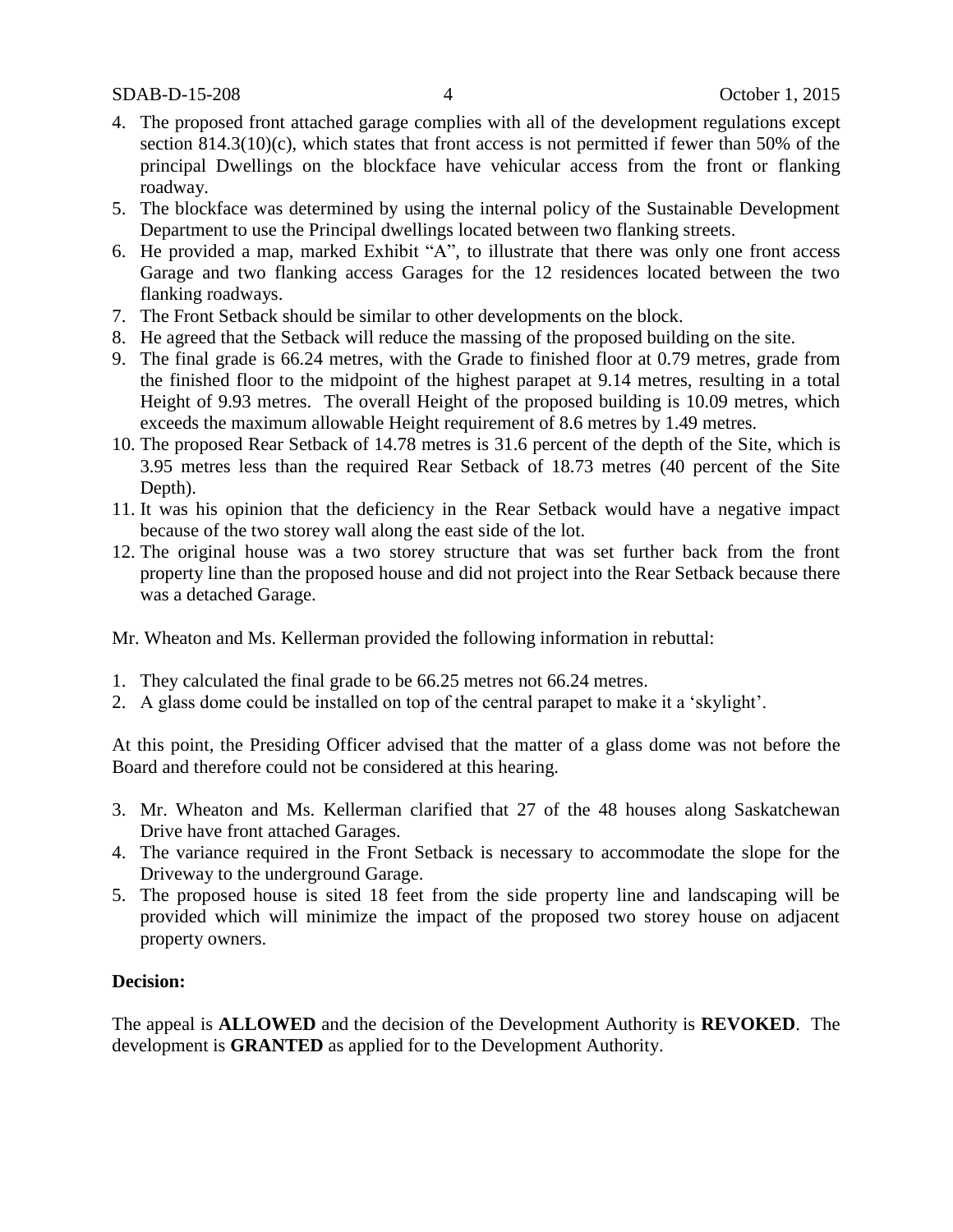In granting the development, the following variances to the *Edmonton Zoning Bylaw* are allowed:

- 1. The excess of 1.49 metres in the maximum Height requirement of 8.6 metres allowed under Section 814.3(13):
- 2. The excess of 3.05 metres in the maximum Front Setback of 8.68 metres allowed under Section 814.3(1); and
- 3. The deficiency of 3.95 metres in the minimum Rear Setback of 18.73 metres (40% of the Site Depth) required under Section 814.3(5).

#### **Reasons for Decision:**

The Board finds the following:

- 1. The proposed development is a Permitted Use in the RF1 Single Detached Residential Zone.
- 2. The Board grants the variance in the maximum allowable Height requirement for the following reasons:
	- a) Based on a review of the submitted plans and the evidence provided, the portion of the roof that exceeds the maximum allowable Height requirement is only 7% of the overall footprint of the proposed Principal Dwelling and is part of the foyer development.
	- b) This portion of the roof which was identified as a clerestory window extension is located on the front elevation of the proposed house at a central location which will mitigate any sun shadowing or privacy concerns for neighbouring property owners.
	- c) The increased Setback from the front property line will mitigate the required variance.
	- d) There are no residential properties located across the street from the subject site.
- 3. The Board grants the development for the proposed front attached Garage for the following reasons:
	- a) Section 814.3(10)(c) of the *Edmonton Zoning Bylaw states*:

Regardless of whether a Site has existing vehicular access from the front or flanking public roadway, there shall be no such access where an abutting Lane exists, and… fewer than 50% of principal Dwellings on the blockface have vehicular access from the front or flanking roadway.

- b) Blockface is not defined in the *Edmonton Zoning Bylaw.*
- c) Based on the evidence provided*,* Development Officers use an internal policy of the Sustainable Development Department which uses the Principal dwellings between 2 flanking roadways to determine blockface.
- d) However, the Board finds that the Development Authority's approach to determining blockface does not provide an accurate method of determining whether fewer than 50% of principal Dwellings on the blockface have vehicular access from the front or flanking roadway in this instance.
- e) Based on a review of the photographic evidence provided, the Board finds that this is a unique neighbourhood that is not typical of a traditional City neighbourhood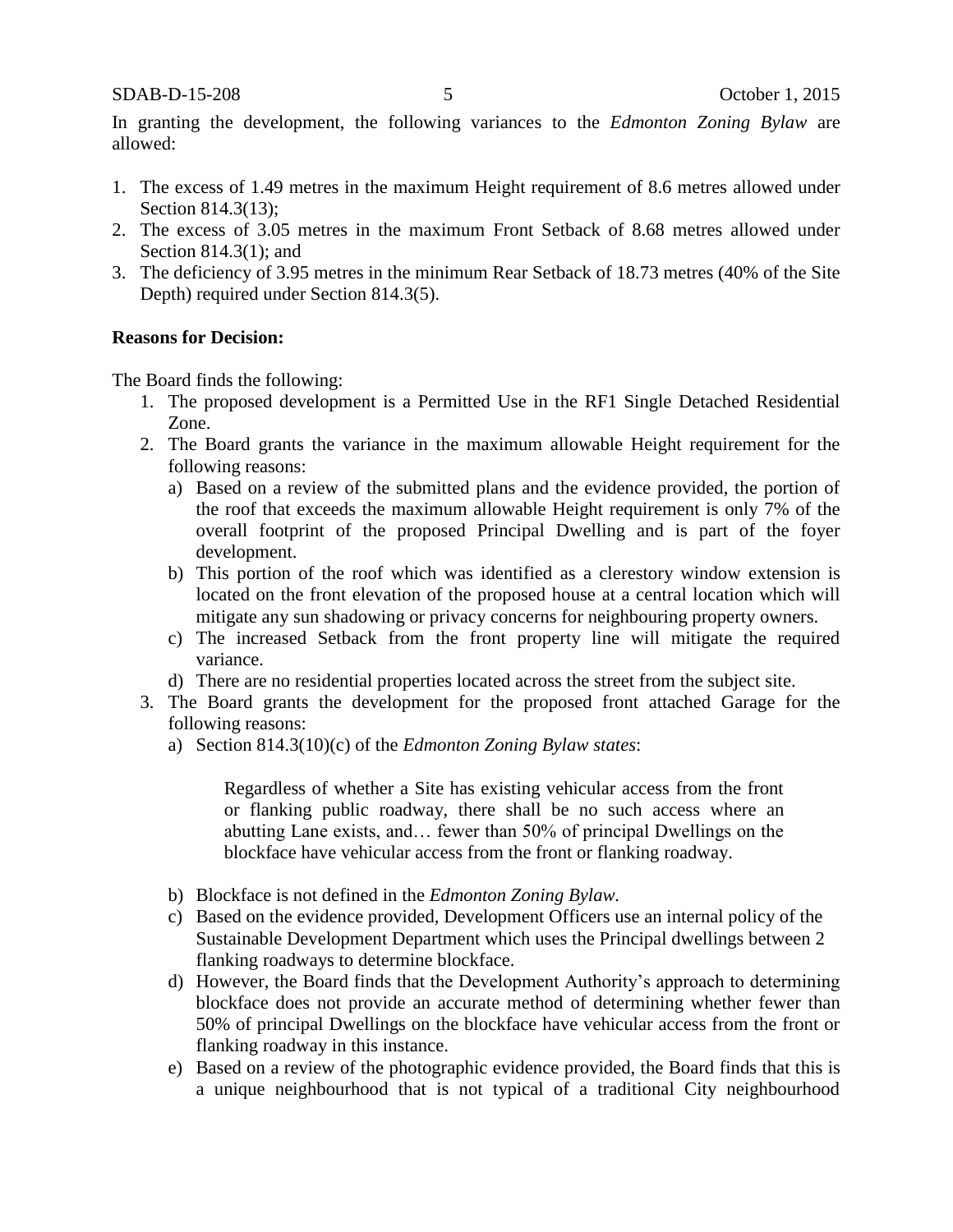because Saskatchewan Drive stretches for many kilometres and the majority of houses abut the North Saskatchewan River Valley System. Therefore, the variance granted to allow a front attached garage will be mitigated because it will not face onto other residential development.

- f) The Board accepts the evidence of the Appellant that 19 of the 37 houses along Saskatchewan Drive have front attached garages which exceeds the minimum 50 percent criteria, established under Section 814.3(1)(c) of the *Edmonton Zoning Bylaw*.
- g) The Board notes that there is no sidewalk at the front of the subject site which will minimize any safety concerns for pedestrians in this neighborhood.
- h) The garage is sunken and landscaping will be provided on either side of the proposed driveway which will mitigate the visual impacts of a front attached garage on Saskatchewan Drive.
- 4. The Board grants the variance in the Front Setback for the following reasons:
	- a) The existing two storey house (to be demolished) has a larger setback than the proposed new house.
	- b) The Board accepts that siting the house further back on the lot will accommodate the slope of the proposed driveway to the underground garage and preserve the view of the river valley for neighbouring property owners.
	- c) Saskatchewan Drive is a curved roadway which will lessen the visual impact of the variance granted in the Front Setback.
	- d) The variance will allow the preservation of some mature trees on the subject site.
- 5. The Board grants the variance in the Rear Setback for the following reason:
	- a) Part of the rationale for the setback requirement in the *Edmonton Zoning Bylaw* is to accommodate the development of a rear detached garage and provide amenity space in the rear yard. However, the proposed development does not include a rear detached Garage.
- 6. Based on the above, it is the opinion of the Board that the proposed development will not unduly interfere with the amenities of the neighbourhood, nor materially interfere with or affect the use, enjoyment or value of neighbouring parcels of land.

### **Important Information for the Applicant/Appellant**

- 1. This is not a Building Permit. A Building Permit must be obtained separately from the Sustainable Development Department, located on the  $5<sup>th</sup>$  Floor, 10250 – 101 Street, Edmonton.
- 2. Obtaining a Development Permit does not relieve you from complying with:
	- a) the requirements of the *Edmonton Zoning Bylaw*, insofar as those requirements have not been relaxed or varied by a decision of the Subdivision and Development Appeal Board;
	- b) the requirements of the *Alberta Safety Codes Act*, RSA 2000, c S-1;
	- c) the requirements of the *Permit Regulation*, Alta Reg 204/2007;
	- d) the requirements of any other appropriate federal, provincial or municipal legislation; and